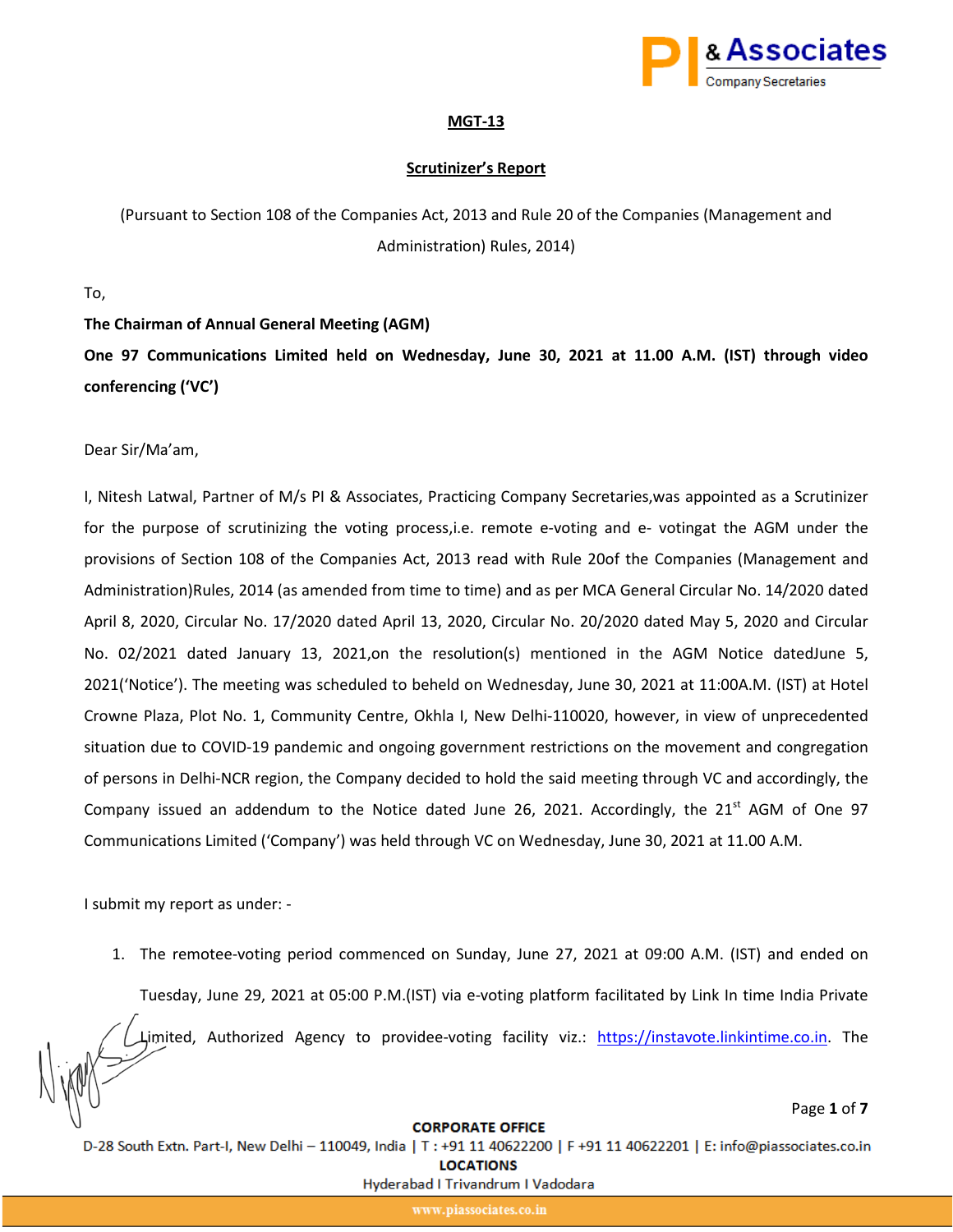

Company had also provided e-voting facilityto the Members who attended the AGM and eligible to vote thereat.

- 2. The Members of the Company as on the "cut-off" date i.e.Wednesday, June 23, 2021were entitled to avail the facility of remote e-voting as well ase-voting at the AGM on the proposed resolution(s) as set out in the Notice.
- 3. There were 31 (thirty-one) members who attended the meeting through VC. While 20 (twenty) members casted votes through remote e-voting and 17 (seventeen)members casted their votes through e-voting at the AGM.
- 4. The management of the Company is responsible to ensure the compliance with the requirements of the Companies Act, 2013 and Rules thereof in respect of the resolution contained in the Notice of AGM and providing proper facility for AGM. As a scrutinizer, we ensured the scrutiny of the e- voting at the AGM and remote e-voting process in a fair and transparent manner and have prepareda consolidated scrutinizer's report of the votes cast 'For' or 'Against' the resolutions stated in the AGM Notice.
- 5. The members elected Mr. Vijay Shekhar Sharma as the Chairman of the meeting. Post-election, the Chairman welcomed the members and briefed them about the performance of the Company. Thereafter, the Chairman authorized the Company Secretary Mr. Amit Khera to conclude the meeting and carry out the e-voting process thereafter. The Company Secretary then thanked the members and directors for joining the meeting virtually. The e-voting facility was kept open for the next 60 minutes to enable the members to cast their vote through a facility (i.e. **Insta Meet** ) provided by the said Authorized Agency.
- 6. After the expiry of the time allocated for e-voting, the votes cast by the members at the AGM through evoting system and through remote e-voting facility were downloaded from the portal of Authorized Agency ([https://instavote.linkintime.co.in\)](https://instavote.linkintime.co.in/) around 12:30 PM (noon)in the presence of two witnesses who were not in employment of the Company.

# Page **2** of **7**

## **CORPORATE OFFICE**

D-28 South Extn. Part-I, New Delhi - 110049, India | T : +91 11 40622200 | F +91 11 40622201 | E: info@piassociates.co.in

**LOCATIONS** 

Hyderabad I Trivandrum I Vadodara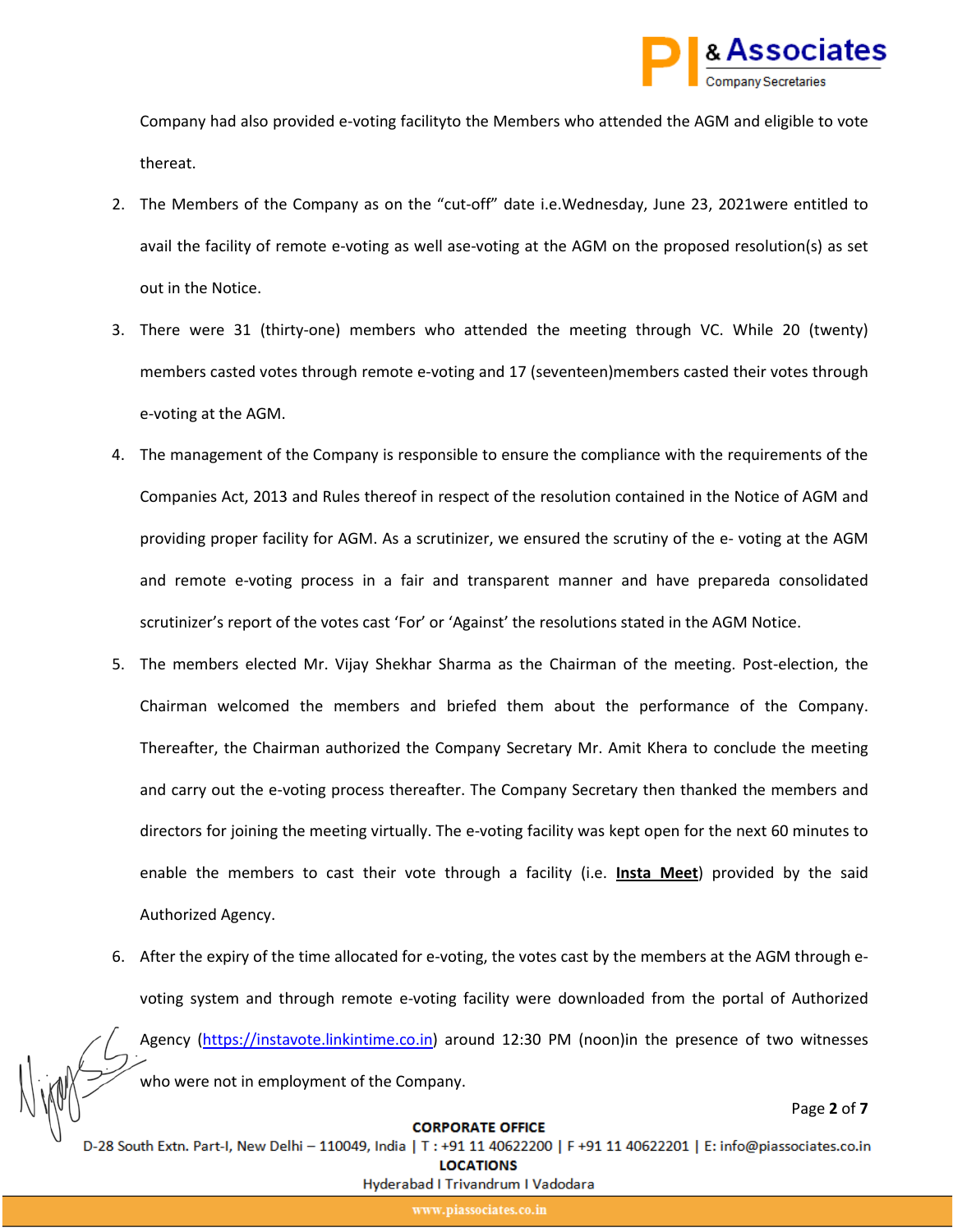

- 7. As prescribed under Rule 20(4)(xiii) of the Companies (Management and Administration) Amendment Rules, 2015, the Members who have cast their votes through remote e-voting did not vote again using evoting system at the AGM.
- 8. The consolidated summary of results of e-voting at AGM and remote e-voting is annexed herewith as **Annexure- A.**
- 9. Based on the aforesaid results, I report that all the resolutions as contained in the Item No. 1 to 8 of Notice of the AGM of the company have been passed with requisite majority except item no. 2 and 3 since the Company Secretary has informed in the AGM that the concerned directors (i.e. Mr. Todd Anthony Combs at item No. 2 and Mr. Michael Yuen Jen Yao at Item No. 3) whose office are liable to retire at this AGM and eligible for re-appointment have shown their unwillingness to be re-appointed and thus, these two resolution have become infructuous.

**Thanking You For PI & Associates Company Secretaries**

**Nitesh Latwal Partner ACS No.: 32109 C P No.: 16276 UDIN:A032109C000569681**

**Place: New Delhi Date: July 2, 2021**

 $1005$ 

Page **3** of **7**

**CORPORATE OFFICE** 

D-28 South Extn. Part-I, New Delhi - 110049, India | T : +91 11 40622200 | F +91 11 40622201 | E: info@piassociates.co.in

**LOCATIONS** 

Hyderabad I Trivandrum I Vadodara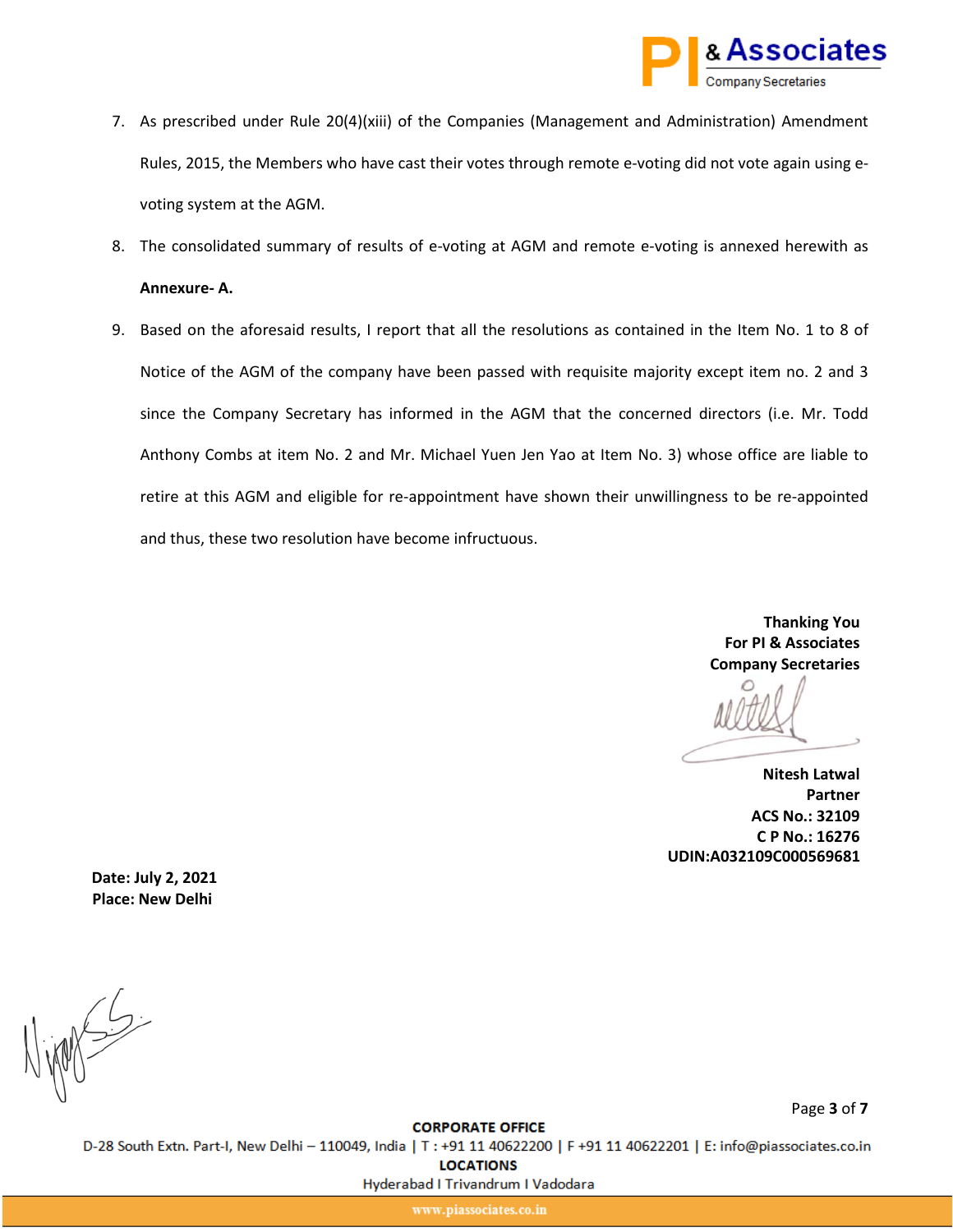

**Annexure- A**

## **ORDINARY BUSINESSES:**

**Resolution No. 1(a):**To receive, consider and adopt the audited financial statement of the Company for the year ended March 31, 2021, the report of the Board of Director's and Auditors' thereon.

| <b>Ordinary Resolution</b>         |                              |                        |              |            |
|------------------------------------|------------------------------|------------------------|--------------|------------|
| <b>Particulars</b>                 | <b>Number of Valid Votes</b> |                        |              |            |
|                                    | <b>Remote E-voting</b>       | <b>E-Voting at AGM</b> | <b>Total</b> | Percentage |
| <b>Number of Members voted</b>     | 20                           | 17                     | 37           | <b>NA</b>  |
| Votes on favor of the resolution   | 9645833                      | 42613298               | 52259131     | 100        |
| Votes on against of the resolution | Nil                          | Nil                    | Nil          | Nil        |
| <b>Invalid Votes</b>               | Nil                          | Nil                    | Nil          | Nil        |
| <b>Total</b>                       | 9645833                      | 42613298               | 52259131     | 100        |

Therefore, the Resolution No. 1(a) has been approved with requisite votes.

**Resolution No. 1(b):** To receive, consider and adopt the audited consolidated financial statement of the Company for the year ended March 31, 2021 and the Auditors' report thereon.

| <b>Ordinary Resolution</b>         |                              |                        |              |            |
|------------------------------------|------------------------------|------------------------|--------------|------------|
| <b>Particulars</b>                 | <b>Number of Valid Votes</b> |                        |              |            |
|                                    | <b>Remote E-voting</b>       | <b>E-Voting at AGM</b> | <b>Total</b> | Percentage |
| <b>Number of Members voted</b>     | 12                           | 17                     | 29           | NА         |
| Votes on favor of the resolution   | 9056635                      | 42613298               | 51669933     | 100        |
| Votes on against of the resolution | Nil                          | Nil                    | Nil          | Nil        |
| <b>Invalid Votes</b>               | Nil                          | Nil                    | Nil          | Nil        |
| Total                              | 9056635                      | 42613298               | 51669933     | 100        |

Page **4** of **7**

**CORPORATE OFFICE** 

D-28 South Extn. Part-I, New Delhi - 110049, India | T : +91 11 40622200 | F +91 11 40622201 | E: info@piassociates.co.in

**LOCATIONS** 

Hyderabad I Trivandrum I Vadodara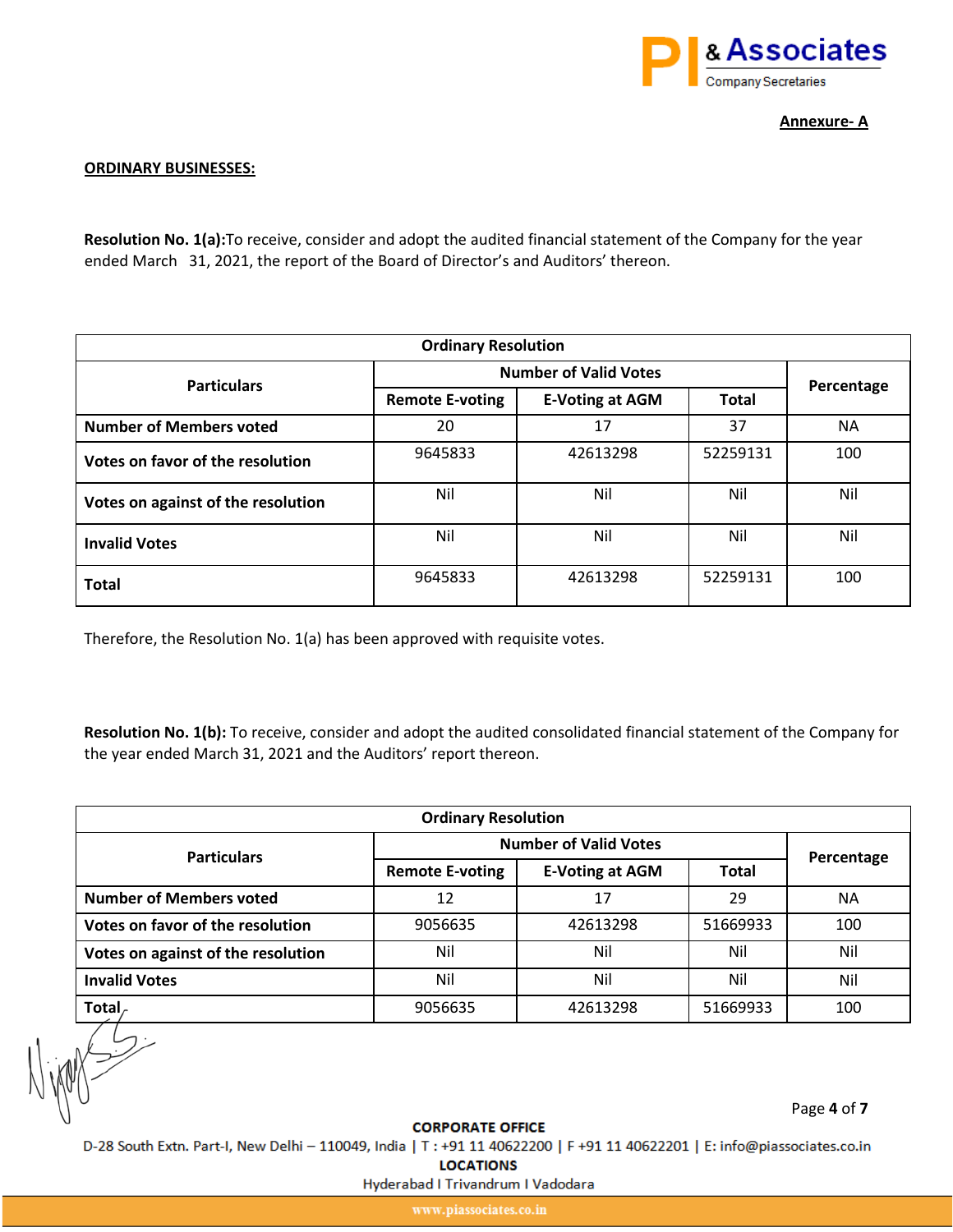

Therefore, the Resolution No. 1(b) has been approved with requisite votes.

**Resolution No. 2:**To appoint a Director in place of Mr. Todd Anthony Combs (DIN: 08343520) who retires by rotation and offers himself for reappointment.

*As informed by the Company Secretary during the proceedings of the meeting, due to withdrawal of consent of the retiring director Mr. Todd Anthony Combs for re-appointment, the resolution became infructuous and accordingly, the votes casted against/in favour of the said resolution shall not be considered.*

**Resolution No. 3:**To appoint a Director in place of Mr. Michael Yuen Jen Yao (DIN: 08451050) who retires by rotation and offers himself for reappointment.

*As informed by the Company Secretary during the proceedings of the meeting, due to withdrawal of consent of the retiring director Mr. Michael Yuen Jen Yao for re-appointment, the resolution became infructuous and accordingly, the votes casted against/in favour of the said resolution shall not be considered*

## **SPECIAL BUSINESSES:**

**Resolution No. 4:** To consider the re-appointment of Mrs. Pallavi Shardul Shroff, as an Independent and Non-Executive Director, to hold office for a second term of 5 consecutive years i.e. upto February 8, 2026.

| <b>Special Resolution</b>          |                              |                        |              |            |
|------------------------------------|------------------------------|------------------------|--------------|------------|
| <b>Particulars</b>                 | <b>Number of Valid Votes</b> |                        |              |            |
|                                    | <b>Remote E-voting</b>       | <b>E-Voting at AGM</b> | <b>Total</b> | Percentage |
| <b>Number of Members voted</b>     | 20                           | 17                     | 37           | <b>NA</b>  |
| Votes on favor of the resolution   | 9645833                      | 42613298               | 52259131     | 100        |
| Votes on against of the resolution | Nil                          | Nil                    | Nil          | Nil        |
| <b>Invalid Votes</b>               | Nil                          | Nil                    | Nil          | Nil        |
| <b>Total</b>                       | 9645833                      | 42613298               | 52259131     | 100        |

Therefore, the Resolution No. 4 has been approved with requisite votes.

Page **5** of **7**

**CORPORATE OFFICE** 

D-28 South Extn. Part-I, New Delhi - 110049, India | T : +91 11 40622200 | F +91 11 40622201 | E: info@piassociates.co.in

**LOCATIONS** 

Hyderabad I Trivandrum I Vadodara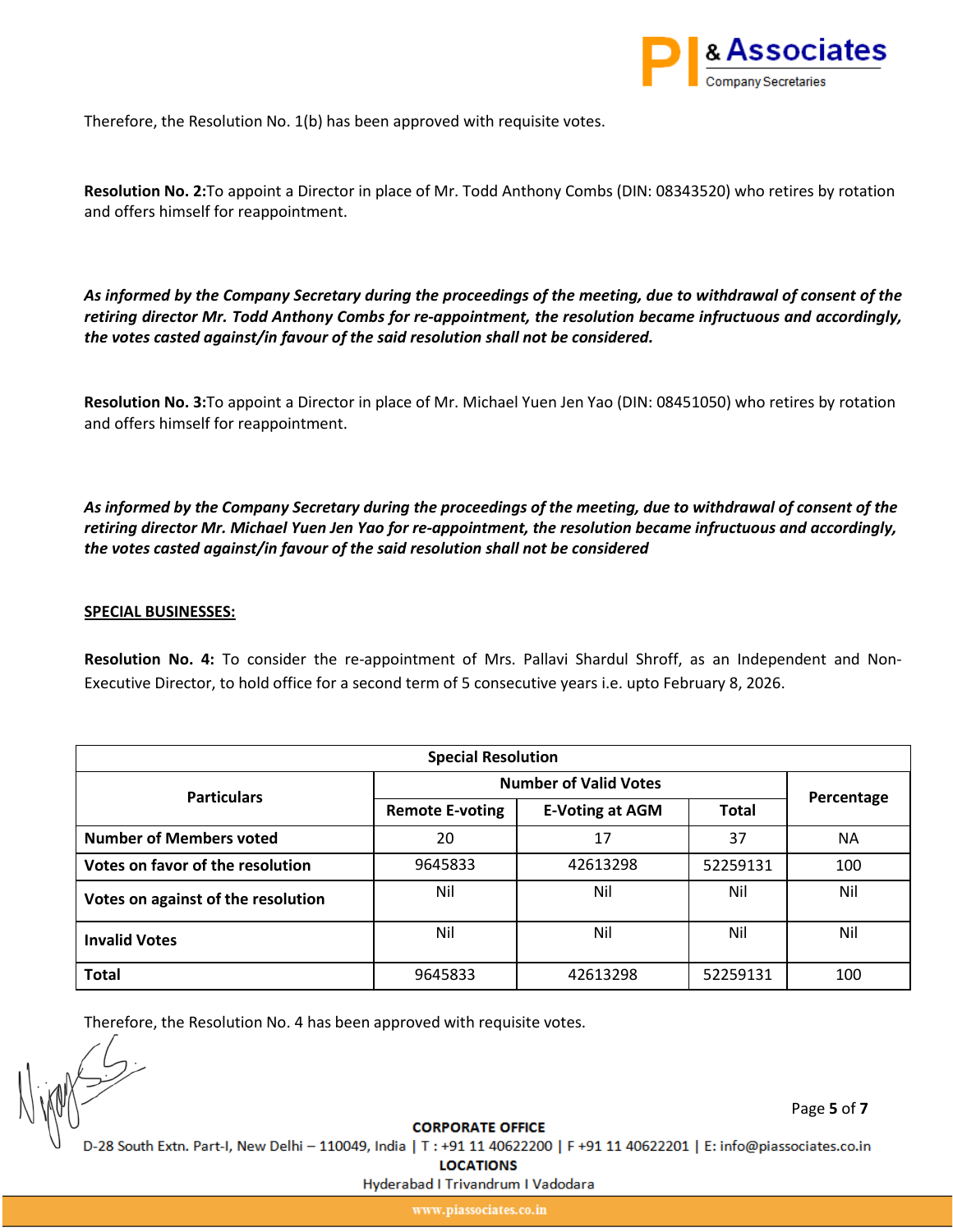

**Resolution No. 5**: To consider and approve the remuneration of Mr. Vijay Shekhar Sharma, Managing Director for FY 2021-22.

| <b>Special Resolution</b>          |                              |                        |              |            |
|------------------------------------|------------------------------|------------------------|--------------|------------|
| <b>Particulars</b>                 | <b>Number of Valid Votes</b> |                        |              | Percentage |
|                                    | <b>Remote E-voting</b>       | <b>E-Voting at AGM</b> | <b>Total</b> |            |
| <b>Number of Members voted</b>     | 20                           | 17                     | 37           | <b>NA</b>  |
| Votes on favor of the resolution   | 9645813                      | 42613228               | 52259041     | 99.9998    |
| Votes on against of the resolution | 20                           | 70                     | 90           | 0.0002     |
| <b>Invalid Votes</b>               | Nil                          | Nil                    | Nil          | Nil        |
| <b>Total</b>                       | 9645833                      | 42613298               | 52259131     | 100        |

Therefore, the Resolution No. 5 has been approved with requisite majority.

**Resolution No. 6**: To consider and approve the sub-division of face value of equity shares of the Company.

| <b>Ordinary Resolution</b>         |                              |                        |              |            |
|------------------------------------|------------------------------|------------------------|--------------|------------|
| <b>Particulars</b>                 | <b>Number of Valid Votes</b> |                        |              |            |
|                                    | <b>Remote E-voting</b>       | <b>E-Voting at AGM</b> | <b>Total</b> | Percentage |
| <b>Number of Members voted</b>     | 20                           | 17                     | 37           | NA.        |
| Votes on favor of the resolution   | 9645833                      | 42613298               | 52259131     | 100        |
| Votes on against of the resolution | Nil                          | Nil                    | Nil          | Nil        |
| <b>Invalid Votes</b>               | Nil                          | Nil                    | Nil          | Nil        |
| <b>Total</b>                       | 9645833                      | 42613298               | 52259131     | 100        |

Therefore, the Resolution No. 6 has been approved with requisite majority.

INNES

Page **6** of **7**

**CORPORATE OFFICE** 

D-28 South Extn. Part-I, New Delhi - 110049, India | T : +91 11 40622200 | F +91 11 40622201 | E: info@piassociates.co.in

**LOCATIONS** 

Hyderabad I Trivandrum I Vadodara